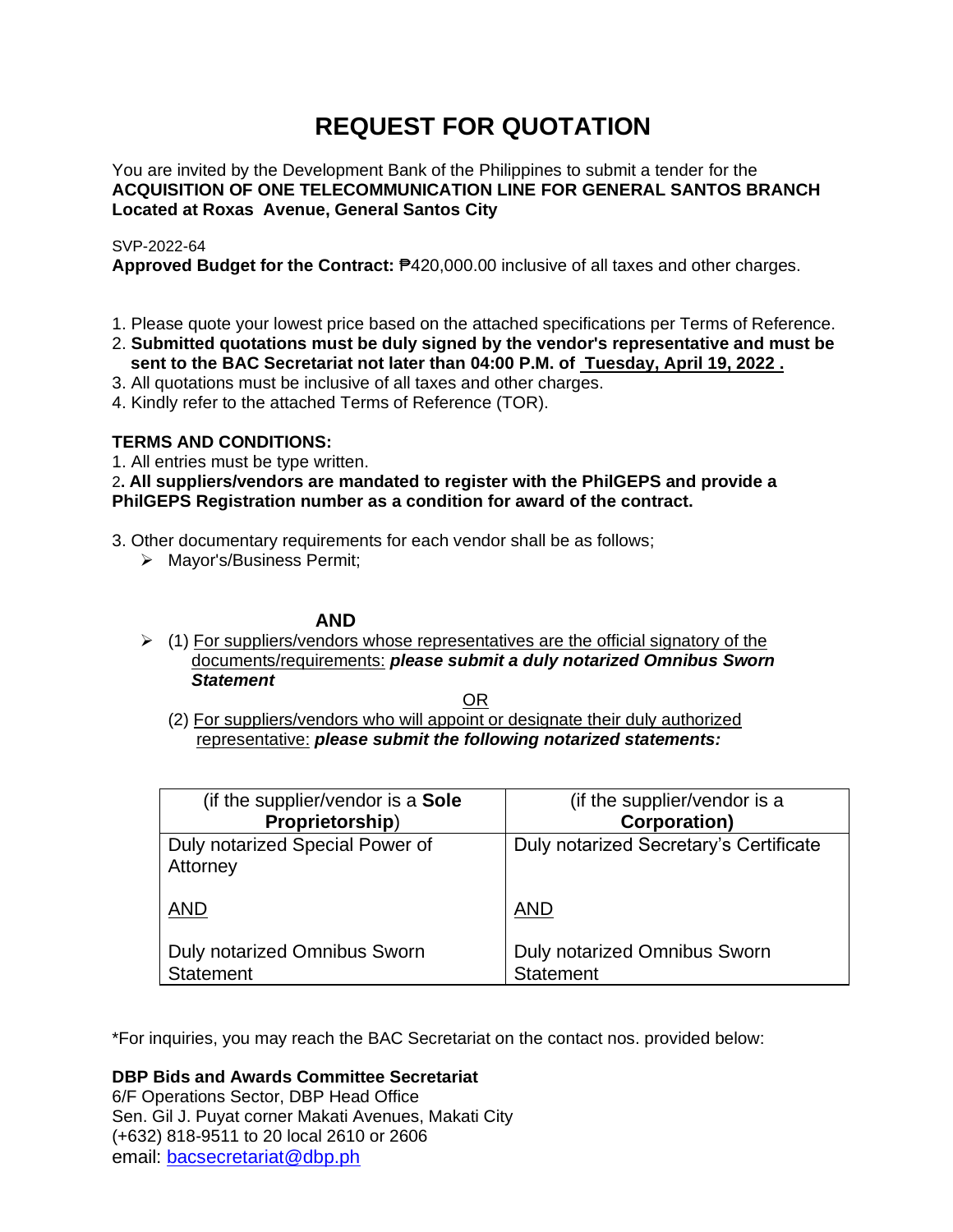#### Annex A

## ACQUISITION OF NEW, ADDITIONAL AND/OR REPLACEMENT TELECOMMUNICATION LINE/CONNECTIVITY SERVICE FOR THE DEVELOPMENT BANK OF THE PHILIPPINES (DBP)-**GENERAL SANTOS BRANCH**

#### APPROVED BUDGET FOR THE CONTRACT: Php 420,000

#### **TECHNICAL SPECIFICATIONS**

## A. BACKGROUND

 $\mathcal{L} \subset \mathcal{N}$ Ŵ

> The telecommunication connectivity service (line) is for the connection of DBP online systems, services and facilities in any of the following DBP remote sites:

A.1. Branch Office, including:

A.1.a. Lending Center

A.1.b. Cash Center

A.1.c. Branch-Lite Unit

A.2. Automated Teller Machine (ATM)

## **B. OBJECTIVE**

To acquire stable, reliable and secure telecommunication connectivity/line service to link DBP remote sites to the Head Office from an authorized and qualified telecommunication service provider (Telco).

#### C. COVERAGE OF THE CONTRACT

The contract will be for a one (1) year period starting from date of acceptance of service with the option for automatic renewal.

#### D. MINIMUM SPECIFICATIONS

- D.1. Connectivity/Line Service Availability
	- > The minimum availability of service is 99.6%.
- D.2. Connectivity/Line Specifications
- D.2.a. Branch Office ☑
	- D.2.a.i. Wired MPLS/VPN, Radio Last Mile with minimum of 2 Mbps bandwidth
	- D.2.a.ii. Inclusive network equipment, such as router and or router/modem, must not be on End-of-Life/End-of-Support status within the contract period
	- D.2.a.iii. Router must support GRE/mGRE tunneling and IP Security (ex. dynamic VPN) and SNMP
	- D.2.a.iv. DBP shall have the full access of the router
	- D.2.a.v. Provide near real time and historical link monitoring

D.2.b. ATM - Wired

- D.2.b.i. VPN connection at least 128 Kbps via MPLS
- D.2.b.ii. Inclusive network equipment, such as router and or router/modem, must not be on End-of-Life/End-of-Support status within the contract period
- D.2.b.iii. Support GRE tunneling and SNMP
- D.2.b.iv. Provide near real time and historical link monitoring

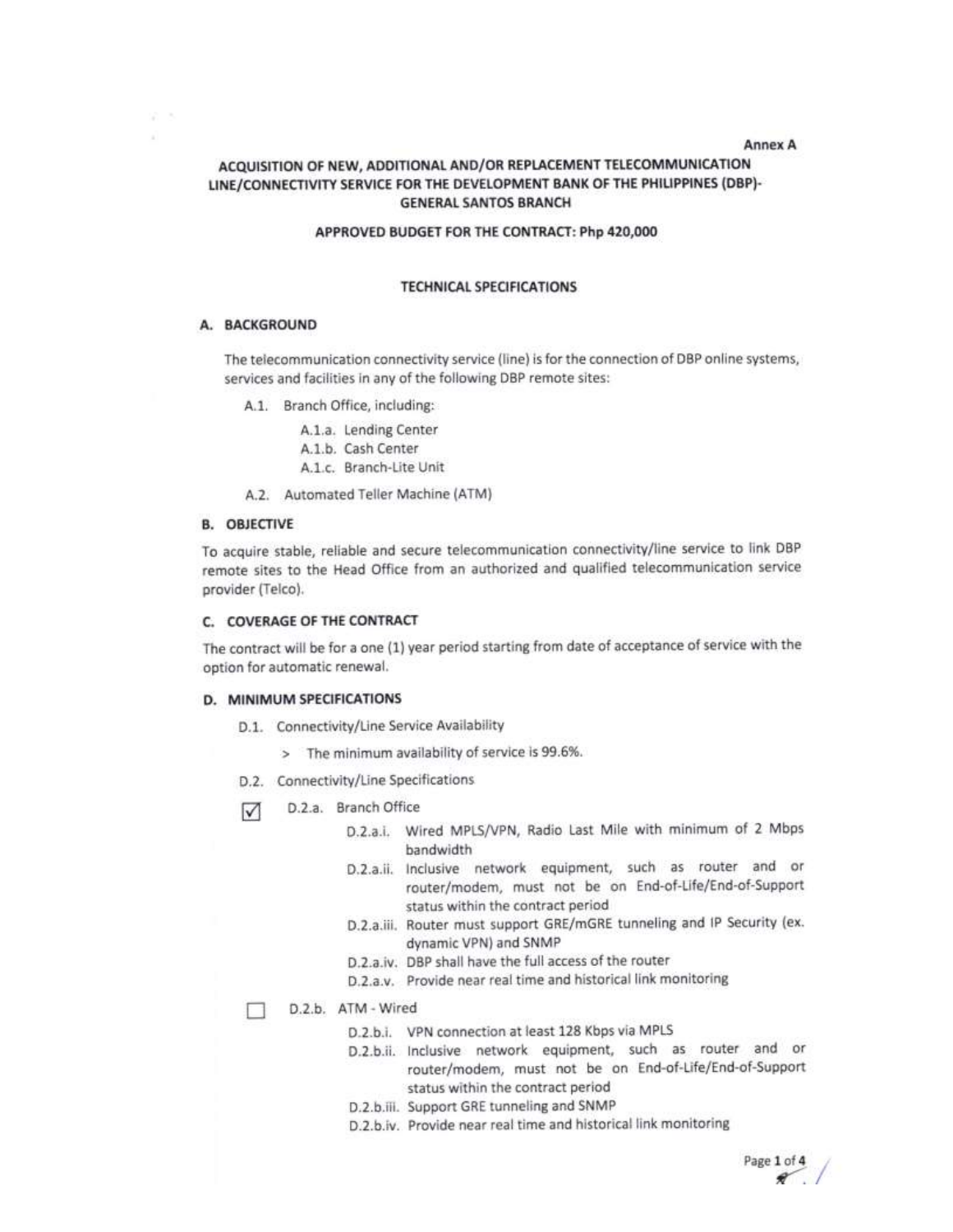ACOUISITION OF NEW, ADDITIONAL AND JOR REPLACEMENT OF TELECOMMUNICATION. LINE/ CONNECTIVITY SERVICE FOR THE DEVELOPMENT BANK OF THE PHILIPPINES (DBP)

- D.2.c. ATM Wireless
	- D.2.c.i. Provide data transmission function by public GPRS/ GSM network or higher
	- D.2.a.vi. Inclusive network equipment, such as router and or router/modem, must not be on End-of-Life/End-of-Support status within the contract period
	- D.2.c.ii. Support GRE Tunneling and SNMP
	- D.2.c.iii. Provide GUI access for local and remote management
	- D.2.c.iv. Operate at -30~+75°C temperature
	- D.2.c.v. Has LED status indication
	- D.2.c.vi. Support RJ45 console port
	- D.2.c.vii. Include: 1 power cord, 2 antennas, 1 console cable, 1 set documentation
	- D.2.c.viii. Provide near real time and historical link monitoring.
	- D.2.c.ix. Meet the average latency requirement of not greater than 200ms measured using the Ping utility or any similar mobile applications
	- D.2.c.x. Meet signal requirement of not less than 2 bars measured using mobile or similar devices capable of said measurement
	- D.2.c.xi. DBP shall have full access to the Modem/Router
- D.3. Support Services and Incident Management
	- D.3.a. The Telco shall provide 24 x 7 onsite, telephone and email support. For every service unavailability/downtime reported, the response time shall be within thirty (30) minutes.
	- D.3.b. Upon the occurrence of service unavailability/downtime, the Telco shall:
		- D.3.b.i. Conduct problem isolation/resolution and link restoration activities
		- D.3.b.ii. Notification via electronic mail (E-mail) and telephone within one (1) hour of the occurrence
		- D.3.b.iii. Minimum of twice a day status report to DBP via E-Mail
		- D.3.b.iv. Estimated time of arrival (ETA) if onsite activities required
		- D.3.b.v. Estimated time of resolution (ETR)
		- D.3.b.vi. Root cause
		- D.3.b.vii. Comply with DBP policies on security and confidentiality during support services.
	- D.3.c. The Telco shall submit an incident report stating the reason/s for the outage and detailing the steps undertaken to resolve a particular problem upon DBP's request.
- D.4. Service Performance Review
	- > The Telco shall conduct a performance review session at least once every quarter of a year

## E. TELECOMMUNICATION CONNECTIVITY/LINE REQUIREMENT CLASSIFICATION

The primary objective of the following provisions is to have multiple Telcos per site, providing service redundancy, high availability and avoiding single point of failure.

- E.1. New Telecommunication Line Requirement
	- E.1.a. Covered Sites
		- > New remotes sites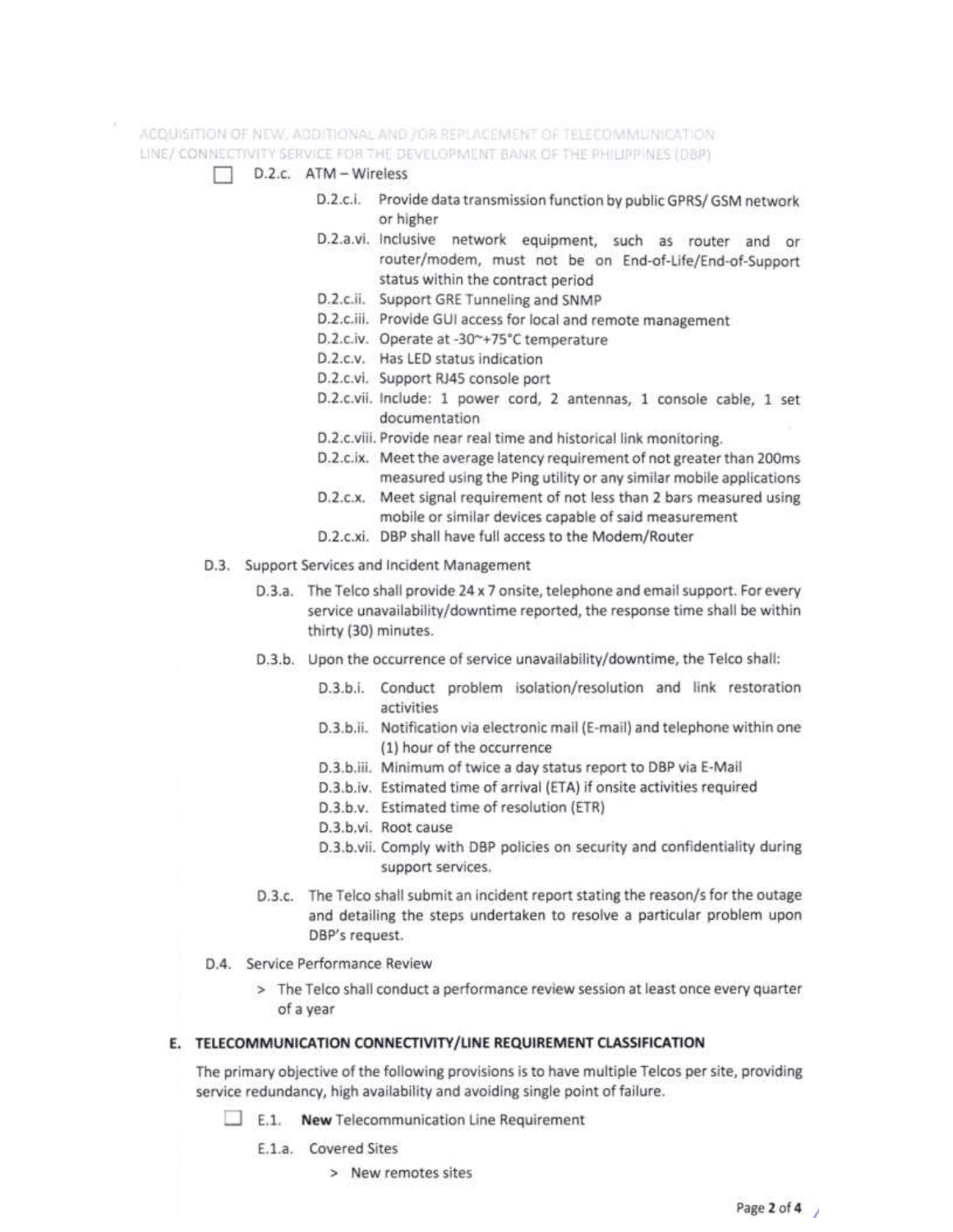## ACQUISITION OF NEW, ADDITIONAL AND /OR REPLACEMENT OF TELECOMMUNICATION LINE/ CONNECTIVITY SERVICE FOR THE DEVELOPMENT BANK OF THE PHILIPPINES (DBP)

### E.1.b. Telco Selection Criteria

- > Telecommunication Line for Branch Office
	- E.1.b.i. Two (2) different Telcos (Telco A and Telco B) shall be selected
	- E.1.b.ii. Telco A is the lowest (winning) provider
	- E.1.b.iii. Telco B is the second lowest provider
- > Telecommunication Line for Additional ATM Facility of a Branch Office
	- E.1.b.iv. The Telco must be different from the one which has the majority or most of the telecommunication connectivity services provided for the ATM/s of that Branch Office
- E.2. Additional Telecommunication Line Requirement
	- E.2.a. Covered Sites
		- > For existing sites with existing telecommunication line/s
	- E.2.b. Telco Exception
		- > The Telco/s of the existing line/s servicing the site shall not be invited and will not be allowed to participate
- ☑ E.3. Replacement Telecommunication Line Requirement
	- E.3.a. Covered Sites
		- > For existing sites with existing telecommunication line/s
	- E.3.b. Telco Exception
		- E.3.b.i. For Telco Redundancy Replacement
			- > The Telco of the existing line/s servicing the site including the one to be replaced shall not be invited and will not be allowed to participate
		- E.3.b.ii. Replacement for the Purpose of Telecommunication Line Capacity (Bandwidth) Upgrade
			- > The Telco of the other existing line/s servicing the site (i.e., other than the one to be replaced) shall not be invited and will not be allowed to participate
		- E.3.b.iii. For Wireless to Wired Facility Replacement
			- > The Telco of the other existing line/s servicing the site (i.e., other than the one to be replaced) shall not be invited and will not be allowed to participate

## F. DISCONTINUANCE OF SERVICE

DBP can opt to discontinue the service within the contract period without pre-termination fee/s, if the Telco provider fails to meet the required minimum availability of service, specified in item D.1, for three (3) consecutive months (3-strike rule)

G. PAYMENT

The payment shall be in a monthly basis every after the service acceptance.

H. REBATES